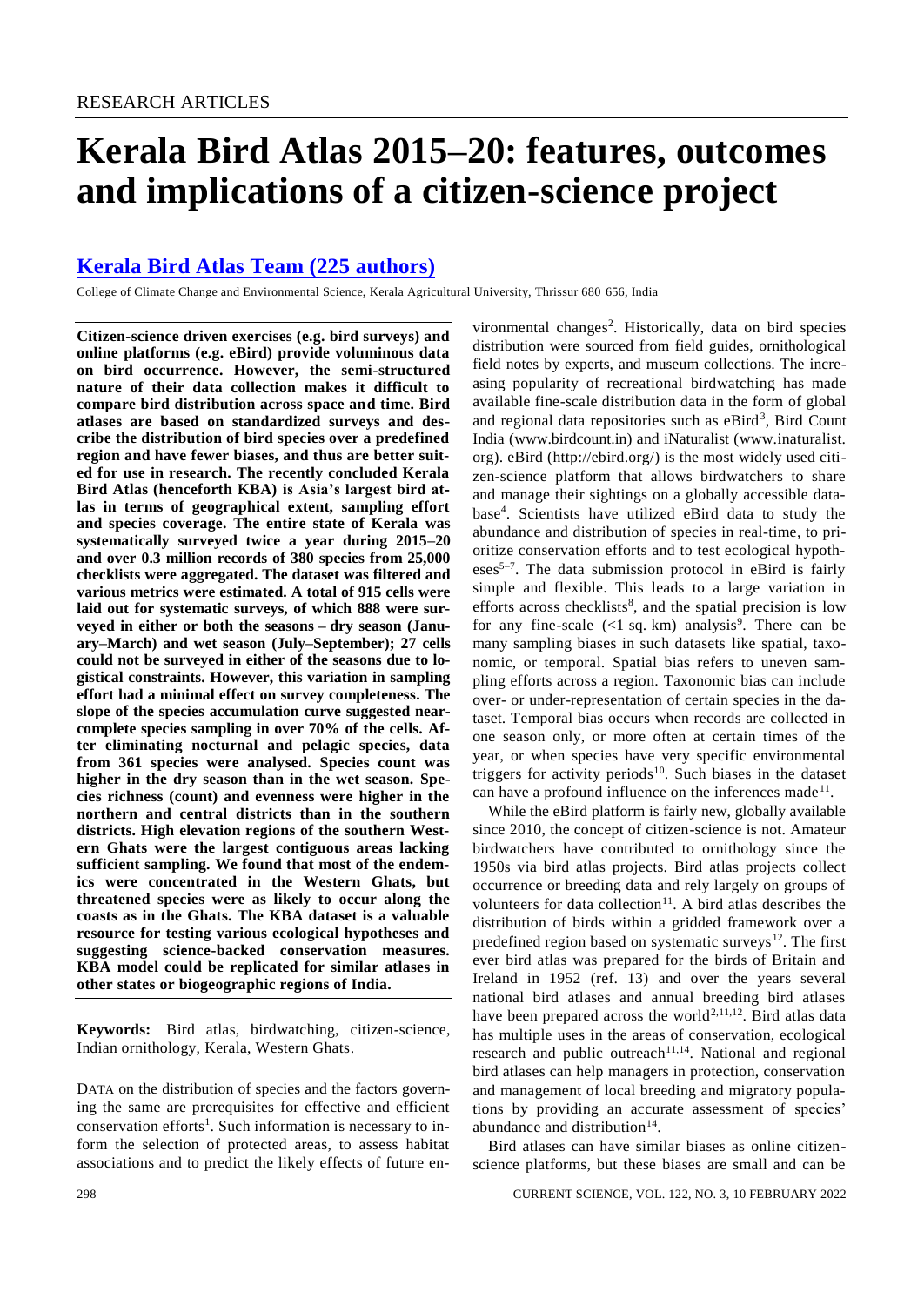easily overcome by various means, such as efficient planning and estimation of sampling effort (per record)<sup>11</sup> during data analysis. Taxonomic bias may be corrected for by using a measure of observability based on comparisons between results of quick surveys and more extensive surveys and assigning a score to every species based on detectibility (species easy to detect when present versus species difficult to detect). Another merit of bird atlases over online citizen science platforms is that the former can be explicitly driven by specific hypotheses such as the evaluation of the effects of a given human activity or set of activities on the avian community, or as a means of regular monitoring (e.g. annual breeding bird surveys on a gridded region).

Most bird atlases have been produced in Europe and North America, while the biodiverse tropical regions such as those in Asia are poorly represented in global atlas databases<sup>2</sup>. Despite a long-standing tradition of ornithology in the country, systematic state-wide or biogeographic regionwide bird atlases have not been prepared in India. It must be noted that an atlas of the birds of Delhi and Haryana was prepared in 2005, but it lacked systematic sampling, as the pre-existing data was mapped onto a grid<sup>15</sup>. Availability of volunteers with bird identification skills is a must for taking up atlas projects or bird surveys over a large spatial scale. In the past, involvement of the general public in documenting avian biodiversity had been very limited in India. The state of Kerala is an exception to this, and amateur birdwatching has been popular in the state since the 1960s. This could be attributed to Sh. K. K. Neelakantan's *Keralathile Pakshikal* (Birds of Kerala, published in  $1958$ <sup>16</sup>, a classic piece of ornithological literature in vernacular language which helped popularize birdwatching among the general public. As a result, Kerala has had an active network of birdwatchers, and volunteerbased regular bird-monitoring surveys in the Western Ghats have been conducted regularly since 1990s (ref. 17).

India has a rapidly growing community of birdwatchers and, as of March 2021, the eBird-India dataset has grown to a total of over 14 million observations across 1342 species submitted by over 24,600 birdwatchers from all over the country. This voluminous citizen-science data was recently utilized to assess the distribution, abundance, and trend (increase/decrease) in population for 867 species from India, and to highlight species of conservation concern<sup>18</sup>. The rising popularity of recreational birdwatching and the availability of volunteers have opened possibilities of preparing systematic bird atlases in India. The first systematic bird atlas in the country was prepared for the city of Mysuru, Karnataka<sup>19</sup>. The Kerala Bird Atlas (KBA) is a first-of-its-kind state-level bird atlas in India and was inspired by the Mysuru Bird Atlas, and follows a similar sampling design<sup>20</sup>. The entire state of Kerala was divided into grids and was systematically surveyed twice a year, during the wet (July–September) and dry (January–March) seasons. The surveys for the KBA

were conducted during 2015–20 and it is the Asia's largest bird atlas in terms of geographical extent, sampling effort and species coverage<sup>20</sup>.

A succinct introduction to KBA, its methodology, survey protocol, and season-wise distribution maps of 377 species have been published as a book<sup>20</sup>. This book primarily caters to the partner agencies, the Forest Department, volunteers, and the general public. In this article, we present various scientific aspects of KBA not covered in the aforementioned book. We perform some exploratory analyses on KBA data and discuss the observed patterns.

#### **Methodology**

#### *Team structure*

Several prominent birdwatchers from various parts of the state met at Kerala Agricultural University, Thrissur in June 2015 and prepared the blueprint for a state-wide bird atlas. The entire planning and implementation of KBA was driven by volunteers. Birdwatchers and ornithological organizations from across Kerala took up the task of conducting atlas surveys in their respective districts. One or two volunteers from every district acted as the district coordinator and liaised with birdwatchers in their regions. Information about the atlas initiative was shared among the local birders via personal communication channels and press release. Volunteers were assigned to survey teams, informed about the survey dates, protocols and sites to be covered. Locus Free, an android GPS application was used by several birdwatchers to locate sampling plots when internet connectivity was not available in the field. Bird checklists and related information were uploaded by volunteers to eBird and the same was reviewed by district coordinators for protocol, location and duration. An online Google Maps visualization was created to track the progress of the survey and to mark the surveyed sub-cells.

#### *Spatial extent*

Kerala lies between  $8^{\circ}18'N$  and  $12^{\circ}48'N$  lat. and  $74^{\circ}52'E$ and 7722E long. in southwestern India. Wedged between the Arabian Sea and the windward side of the Western Ghats, it receives abundant rainfall (180–360 cm) and experiences a tropical climate<sup>21</sup>. Elevation in the region varies from  $-2.2$  m (Kuttanad) to 2695 m (Anamudi peak). It is spread across an area of 38,863 sq. km, of which 27% is under forest cover, 66% is under cultivation and 7% constitutes built-up areas/wetlands/uncultivated land. Onefourth of the Western Ghats range falls within Kerala<sup>22</sup>. Surveys for KBA were conducted in all 14 administrative units (districts) of Kerala (Figure 1).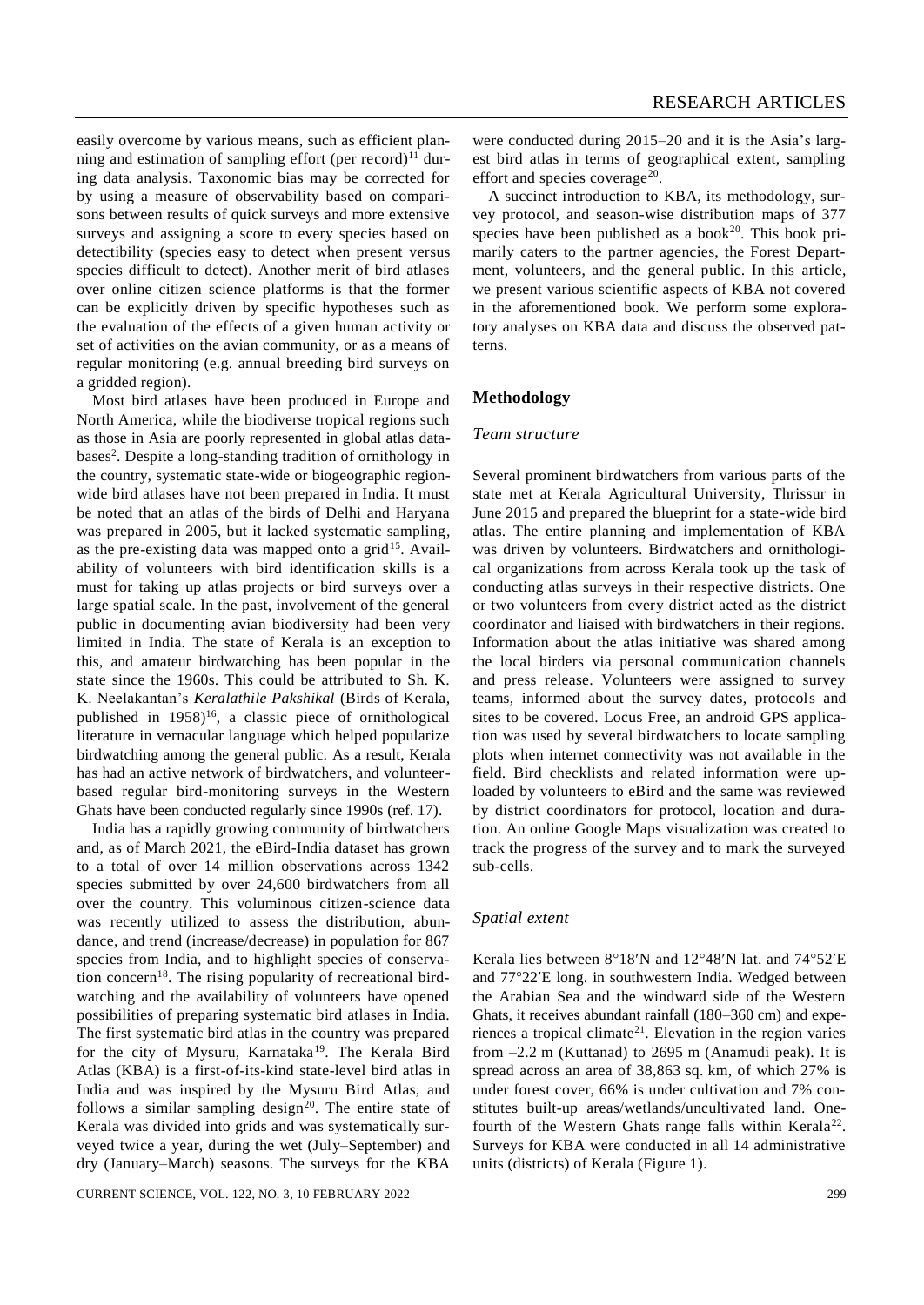#### *Temporal extent*

Field surveys were conducted from 2015 to 2020, twice a year, during dry (mid-January to mid-March) and wet (mid-July to mid-September) seasons, exactly for 60 days in each season per year. The dry season coincides with the peak activity of migratory species while the wet season (monsoon) coincides with the breeding period of many resident species<sup>23</sup>. There was the possibility of passage migrants (e.g. Eurasian Cuckoo, Amur Falcon) crossing through Kerala for a very short duration (a couple of weeks) during the intervening un-surveyed months. The atlas survey did not focus on such passage migrants.

#### *Sampling protocol and data resolution*

Kerala was divided into cells of size  $3.75$  min  $\times$   $3.75$  min (equivalent to  $6.6 \text{ km} \times 6.6 \text{ km}$ ) aligned to Survey of India maps. A total of 915 cells were laid out covering the entire state. Each cell was further divided into four quadrants of size  $3.3 \text{ km} \times 3.3 \text{ km}$ . Each quadrant was then sub-divided into 9 sub-cells of size  $1.1 \times 1.1$  km. A single, randomly selected sub-cell in every quadrant was chosen for the survey (Figure 2). Grids were laid and the randomly selected sub-cells were marked on the map prior to the survey. A total of 63 sub-cells were found to be located in inaccessible cliffs or valleys, and these were replaced by adjacent accessible sub-cells with the same habitat type from the same quadrants. Before undertaking the surveys, volunteers were informed about the protocol and the sub-cells to be surveyed. The following points were ensured during the surveys:

(1) Survey teams consisted of 2–5 volunteers, with at least one experienced birdwatcher in the team.

(2) Teams were advised to conduct surveys during morning or evening hours. However, individual teams



**Figure 1.** Map of Kerala showing location within India (inset), districts, prominent hill ranges of the Western Ghats (red triangles) and topography.

were left to decide the survey time based on the habitat, anthropogenic disturbance and bird abundance.

(3) Volunteers were instructed to cover all major habitat types in the sub-cell. Volunteers chose a location within their allotted sub-cell and walked a trail to enumerate bird species using checklists. Volunteers selected survey sites at their discretion based on local topography and weather conditions.

(4) Each checklist was of a fixed duration of 15 min and volunteers recorded all bird species that were seen (perched or in flight) or heard. Only the presence (detection) was recorded and not the individual counts.

(5) Four checklists were created for each sub-cell per season and all of them were uploaded to eBird.

(6) Whenever possible, the four checklists from a subcell were made by different teams and on different dates.

#### *Data collection*

Besides avian species, volunteers were advised to record three additional observations during surveys: presence of any water body of area  $>10$  sq. m (standing/flowing), presence of fruiting fig trees, and presence of any of the four common invasive plants, viz. *Lantana camara*, *Eichhornia crassipes*, *Salvinia molesta* and *Mikania micrantha*. This was done to derive additional ecological information about the surveyed sub-cells. Volunteers provided the additional information as comments in their checklists.

## *Data filtering*

Volunteers uploaded checklists from the surveyed subcells to eBird, using the website or the App, and this data was later downloaded for analysis. Taxonomy and English names followed Clements *et al*. <sup>24</sup>. Only English names have been mentioned in the present article and scientific names are mentioned in [Supplementary Table 1.](https://www.currentscience.ac.in/Volumes/122/03/0298-suppl.pdf) From the complete dataset, we eliminated ambiguous species such



**Figure 2.** Sampling design of Kerala Bird Atlas. Gray sub-cells represent randomly chosen survey units.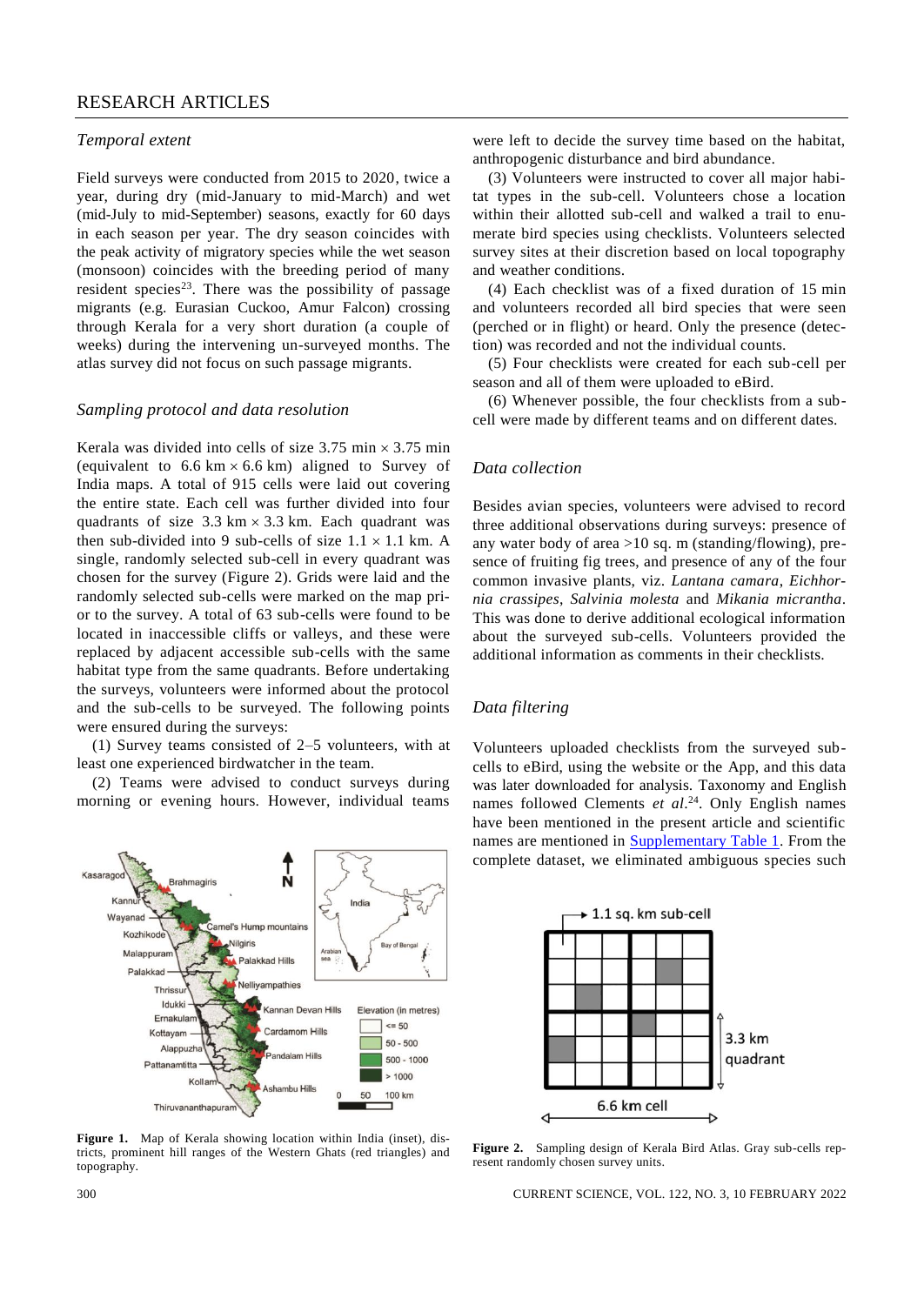as 'spuhs' (e.g. 'passerine sp.') and 'slashes' (e.g. 'Malabar starling/Chestnut-tailed starling'). There were a few exceptions to this: 'spiderhunter sp.' was recorded as 'Little Spiderhunter' since there is only one spiderhunter species in Kerala. Similarly, 'Little/Saunders's Tern' was recorded as 'Little Tern' and 'Fork-tailed/Square-tailed Drongo-Cuckoo' was recorded as 'Fork-tailed Drongo-Cuckoo'. Since Green/Greenish Warbler and Booted/Sykes's Warbler were likely to be misidentified, we merged records of these sister species pairs into single taxa, Green Warbler and Booted Warbler respectively. Since KBA protocols were designed to survey diurnal and land birds, we eliminated pelagic (storm petrels) and nocturnal (frogmouths, owls and nightjars) species, but retained Jungle Owlet as this species was not strictly nocturnal<sup>25</sup>.

#### *Survey completeness*

We estimated survey completeness per cell in R platform<sup>26</sup> using the R package 'KnowBR v.2.0' (ref. 27). We formatted the occurrence information into a species-by-cell matrix where each checklist was treated as an independent survey within the cell. KnowBR estimates survey coverage per cell as the final slope of the relationship between number of collected species and number of checklist records, which is used as a surrogate of survey effort. This accumulation curve (i.e. the accumulated increase in the number of species with the addition of checklist records), is estimated according to the Exact estimator, as well as by performing 200 permutations of the observed data (random estimator), to obtain a smoothed accumulation curve. Based on the slope of the species accumulation plot, KnowBR calculates a completeness percentage (percentage representing observed number of species against predicted one).

#### *Estimating species abundance index*

In several studies, where abundance was not specifically recorded, an abundance index for species has been inferred using relative reporting rate. The relative reporting rate for a species is calculated as the proportion of the total number of checklists for a grid cell on which that species is recorded<sup>11</sup>. An earlier study<sup>28</sup> found significant relationships between reporting rate and empirical abundance for three out of the four species studied, and a marginally significant relationship for the fourth species. We estimated species abundance index using a similar approach (proportion of checklists in which the species occurred/ total checklists from the sampling unit).

#### *Seasonal changes in species abundance index*

The detectibility of a species varies across seasons. Increase in activity and vocalizations, and presence of breeding

plumage and courtship displays may make a species easily detectable during the breeding seasons<sup>29</sup>. Migratory species will show higher abundances (detectibility) in wintering grounds during the migration cycle. Thus, higher abundance index in one season than another could indicate breeding season or seasonal local movement or migration. We classified the species detected during KBA as 'summer visitor', 'winter migrant' or 'resident' based on information provided in ornithological literature<sup>25</sup>. For certain rare species, movement trends in Kerala were uncertain and we classified them based on expert opinion. We calculated the species abundance index in every cell for the dry and wet seasons separately. To observe changes in seasonal abundance indices, we subtracted dry season values from wet season values and expressed the difference as percentages (dry season value – wet season value/dry season value + wet season value). We obtained the mean of percentages from all the cells for each species. The resulting value varied from  $-100$  to  $+100$ . We used a cutoff of 20% to assign significant changes in seasonal abundance index. Differences could be significantly positive (i.e.  $\geq 20\%$ , higher abundance in dry season than wet), or negative (i.e.  $\leq -20\%$ , higher abundance in wet season than dry), or close to zero (value between –20% and 20%, no seasonal differences in abundance).

#### *Species-rank abundance plot*

Species-rank abundance plots aid in visualizing species richness (total species count) and species evenness (relative abundances of species). Species are ranked according to their abundances and are plotted against a measure of species abundance. Species richness can be viewed as the number of different species on the chart, while species evenness is reflected in the slope of the line that fits the graph. A steep gradient indicates low evenness as the high-ranking species have much higher abundances than the low-ranking species. A shallow gradient indicates high evenness as the abundances of different species are similar<sup>30</sup>. There are noticeable climatic and anthropogenic differences across Kerala. The total annual rainfall in the state varies from 360 cm over the northern parts to about 180 cm in the southern parts<sup>21</sup>. Also, northern regions receive most of the rainfall during southwest monsoon (June–August), while the northeast monsoon (October– November) contributes up to 27% of annual precipitation in southern regions<sup>21</sup>. Southern Kerala has a higher and denser human population than the northern regions $31$ . Since high elevation regions of southern Kerala were poorly sampled, we eliminated all high elevation areas (>600 m) for this particular analysis and split the remaining observation records from northern, central and southern Kerala. We then plotted  $log_{10}$ -transformed species abundance rank against a normalized abundance index to see if there were differences in species count and evenness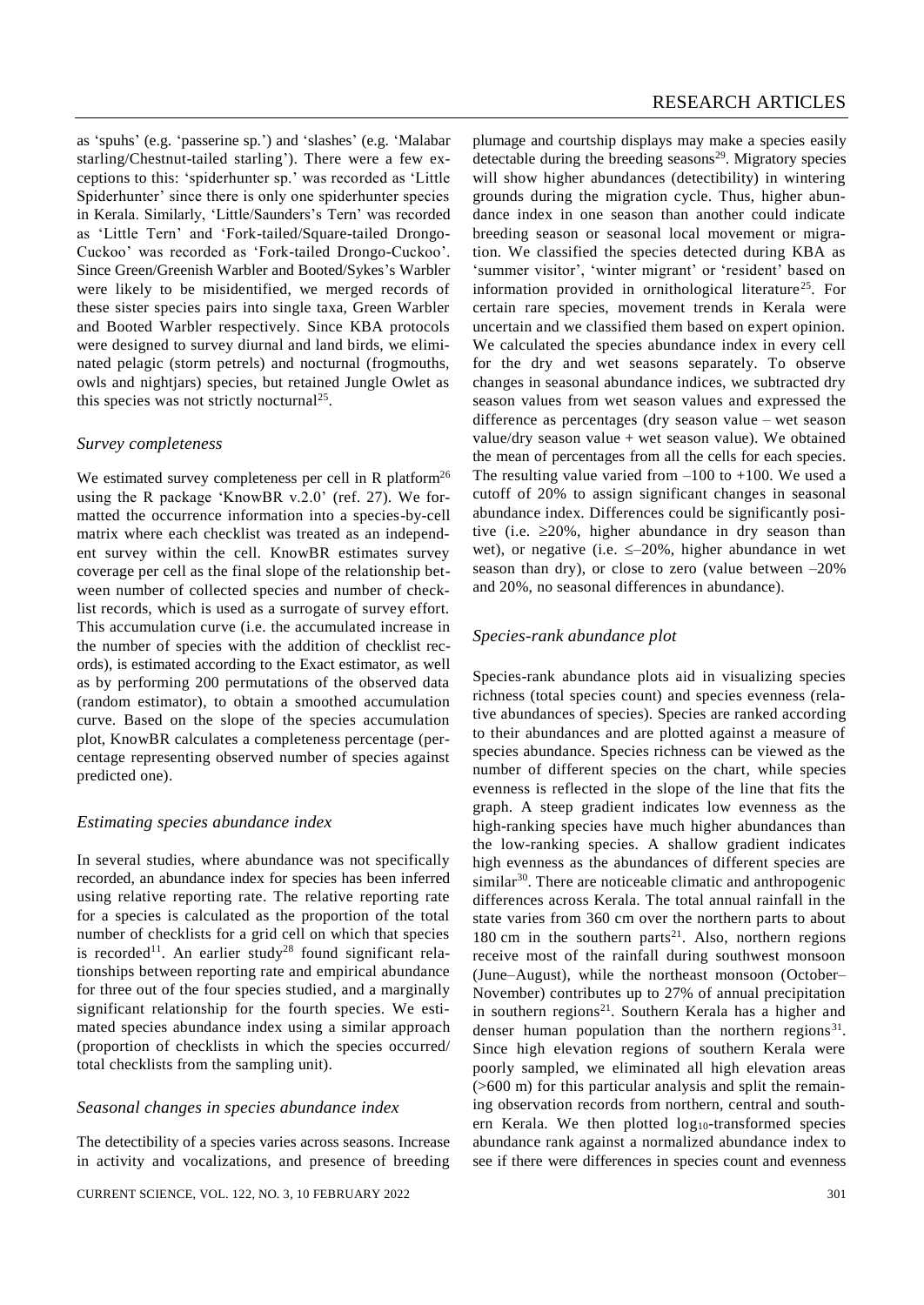across Kerala. High evenness would hint towards effective niche partitioning and a healthy ecosystem where no single species dominated the community; low evenness would suggest highly uneven community with few abundant species and many rare species.

#### *Species of conservation concern*

We calculated the endemic score of every cell based on the number of endemic species reported from it. We gave a score of '1' to the species restricted to Western Ghats– Sri Lanka biodiversity hotspot and '0' to the rest (nonendemic species). We estimated the endemic score as the sum of scores/total species count per unit checklist. Similarly, we calculated the threat and SoIB (State of India's Bird) score for every cell. Threat categories were based on the IUCN Red List<sup>32</sup> and were scored as follows: critically endangered '4', endangered '3', vulnerable '2', nearthreatened '1', and least-concern '0'. SoIB utilized the eBird data to estimate indices of population trends (longterm trend over the last 25 years and current annual trend over the last 5 years), and range size for 867 of India's 1333 bird species. Based on the population trend (increase or decline) and distribution range size, SoIB classified species in three concern categories – high, moderate and low<sup>18</sup>. SoIB concern categories were scored as follows: High '2', Moderate '1', Low '0'. The threat score and SoIB score were mapped separately for wet and dry seasons. We overlaid the protected areas map of Kerala (available from wiienvis.nic.in/) over these maps to visualize the overlap of distributions of endemic and threatened species with the protected areas.

#### *Data analysis*

All analyses were performed in R v 4.0.3 using the package 'tidyverse v.1.3.0' (ref. 33). Checklists from all the surveyed sub-cells were pooled and summarized at cell or sub-cell level as deemed suitable. Geospatial data was handled in R via the package 'sf v.0.9-7' (ref. 34), and QGIS v 2.18.24. Results from R were exported as shapefiles to QGIS for plotting, and figures were prepared in Inkscape v 0.91. The dataset and R script used in the analyses have been made publicly accessible [\(https://](https://doi.org/10.5061/dryad.zpc866t8g) [doi.org/10.5061/dryad.zpc866t8g\)](https://doi.org/10.5061/dryad.zpc866t8g).

#### **Results**

#### *Data collection*

After filtering, the KBA dataset consisted of 293,915 bird records in 24,495 unique checklists from 888 cells (3266 sub-cells). Additional details sought (presence of water bodies, fruiting fig trees and invasive species) were not consistently reported; only 28% of checklists had these

additional details. These additional details have not been utilized in any analysis reported in this work.

#### *Sampling effort*

*Sampled cells:* Initially, 915 cells were laid out covering the entire state of Kerala, of which 888 cells (3266 subcells) were sampled. Due to logistical constraints, few cells could be surveyed in only one season. The 869 cells (3211 sub-cells) were sampled in the dry season and 824 cells (2929 sub-cells) were surveyed in the wet season; while 805 cells (2874 sub-cells) were surveyed in both the seasons [\(Supplementary Figure](https://www.currentscience.ac.in/Volumes/122/03/0298-suppl.pdf) 1). Thus, 10% of the total area of Kerala (3266 sub-cells each spanning 1.21 sq. km = 3952 sq. km) was surveyed under KBA.

*Checklists per cell:* A total of 32 checklists (4 sub-cells  $\times$ 2 seasons  $\times$  4 lists per season) were to be made for every cell. For cells overlapping with the territorial boundaries of Kerala, many sub-cells were in the neighbouring states or in the Arabian Sea, and such sub-cells were excluded. The total number of checklists was less than 32 for all such cells. Excluding 129 'boundary' cells, 80% (611 out of 759) had 32 checklists (Figure 3 *a*). In the wet season, 81% cells (621 out of 759) had complete sampling, i.e. 16 checklists per cell, while in dry season 96% cells (733 out of 759) had complete sampling.

*Number of observers:* Though the protocol mentioned 2– 5 volunteers for atlas surveys, 13% of checklists did not comply with this. About 87% (21,254 out of 24,495) were submitted by teams of 2–5 observers, 11% (2866 out of 24,495) by single observers, and the remaining by teams of 6–13 observers.

#### *Temporal patterns*

Wet season surveys began in 2015 and concluded in 2020. About 90% of the wet season surveys were done during 2015–17. Dry season surveys began in 2016 and concluded in 2020. Nearly 70% of the dry season surveys were done in 2016–2018, and 55% of all surveys were done during weekends. All checklists were made between 0600 and 1800 h; ~70% during 0600 to 1000 h and 21% during 1500 to 1800 h. Average number of species encountered during survey was highest during the morning hours (0600–0800) and lowest during the noon hours (1100–1400). This pattern was consistent across the seasons (Figure 4).

#### *Taxonomic coverage and species count*

In total, 361 species from 76 families were analysed: 353 species from 75 families in the dry season, 298 species

302 CURRENT SCIENCE, VOL. 122, NO. 3, 10 FEBRUARY 2022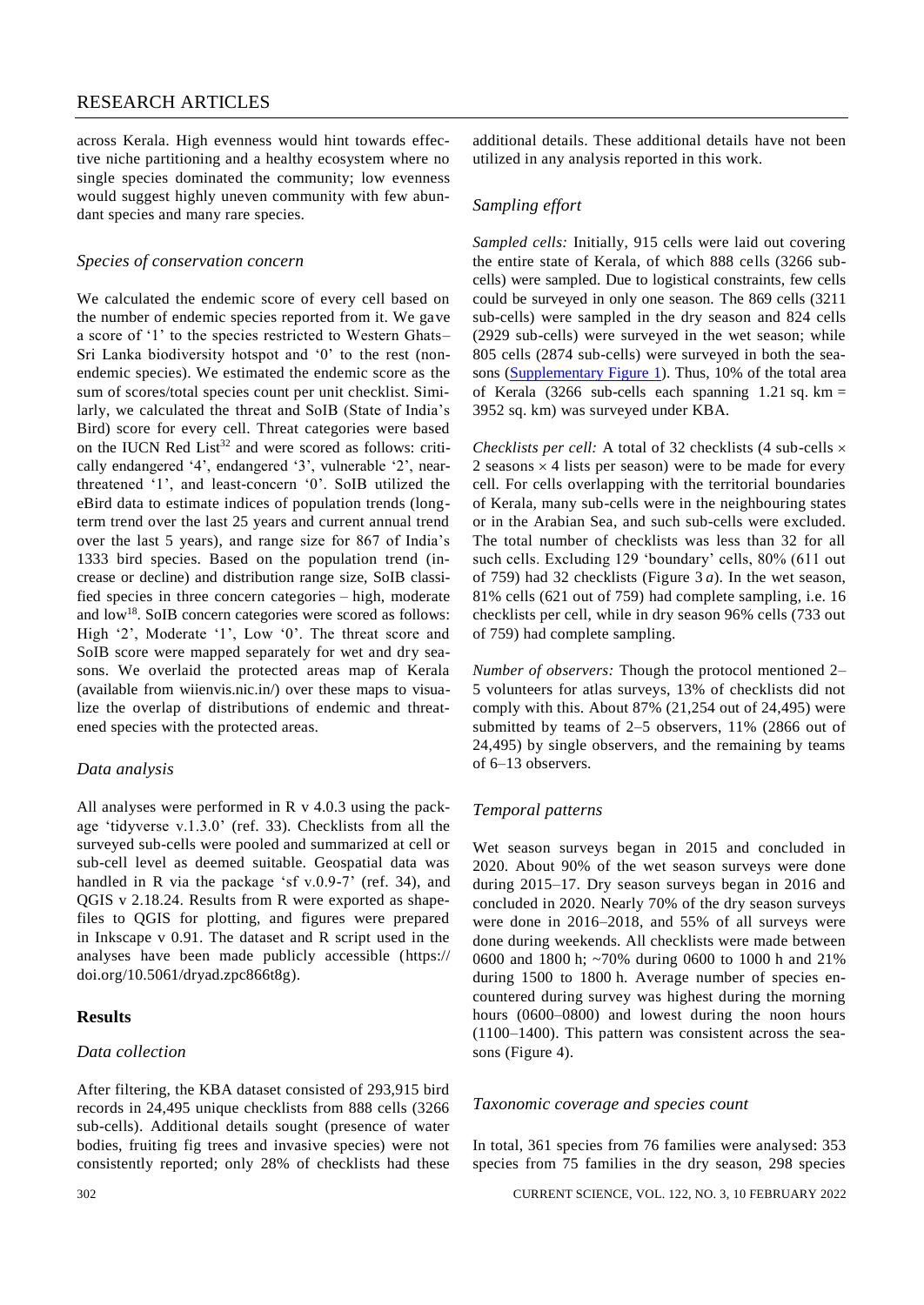

**Figure 3.** Figure showing (*a*) total checklists (survey effort); (*b*) number of avian families reported per cell for wet and dry seasons. Unsurveyed cells are marked in red.



**Figure 4.** The temporal pattern in survey efforts in wet and dry seasons: (*a*) Across years; (*b*) Across weekdays; (*c*) Across day-hours (bar plot, left *y*-axis). The line graph (right *y*-axis) in panel (*a*) shows mean species-per-checklist and confidence intervals at specific hours of the day.

**Table 1.** Distribution of species in various categories based on the occurrence records (dry and wet season combined)

| Category      | Criteria                                       | <b>Species</b><br>count | Total records | Contribution to the<br>KBA dataset (%) |
|---------------|------------------------------------------------|-------------------------|---------------|----------------------------------------|
| Very rare     | $0.1\%$ of max records (<14 records)           | 94                      | 484           | 0.1                                    |
| Rare          | $0.1-1\%$ of max records $(14-138$ records)    | 103                     | 5,683         | 2.00                                   |
| Common        | $1-10\%$ of max records (139–1385 records)     | 110                     | 56,987        | 19.40                                  |
| Very common   | $10-50\%$ of max records $(1386-6925$ records) | 44                      | 137.625       | 46.83                                  |
| Most abundant | $>50\%$ of max records ( $>6652$ records)      | 10                      | 93.100        | 31.68                                  |
|               | Total                                          | 361                     | 293,879       | 100                                    |

from 72 families in the wet season. The number of records per species varied greatly (Table 1); White-cheeked Barbet (13,855 records) and House Crow (12,380 records)

each had over 10,000 records, while 20 species had single occurrence records. The number of species reported per cell varied from 4 to 122. The number of families per cell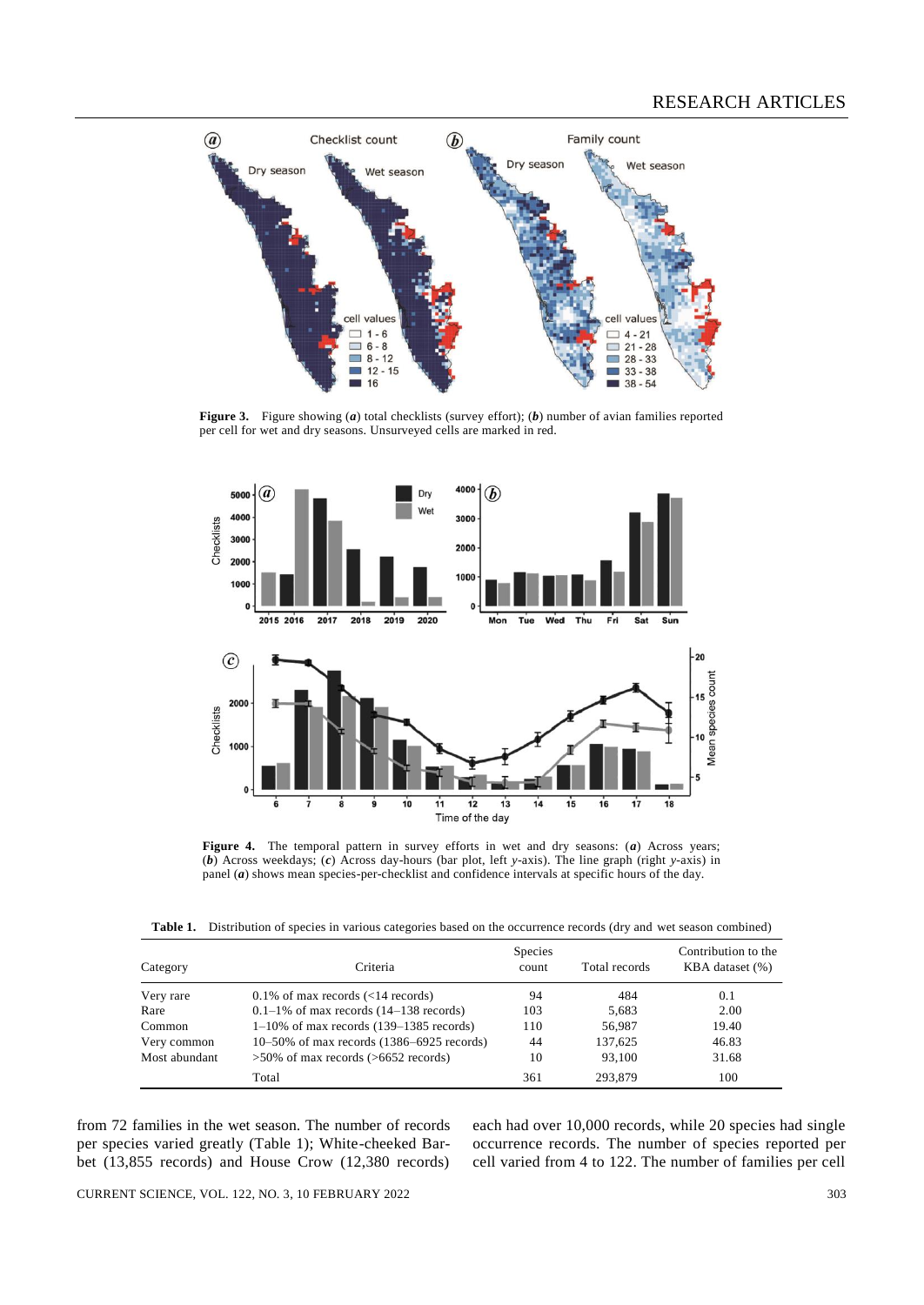

**Figure 5.** Outputs from survey completeness analysis for the wet and dry seasons. (*a*) Observed richness shows the number of species encountered during surveys; (*b*) Expected richness shows the extrapolated number of species based on slope of species accumulation curve (in *c*); (*d*) Survey completeness is the percentage representing the observed number of species against predicted one. Unsurveyed cells are marked in red.

**Table 2.** Seasonal change in abundance of birds based on Kerala Bird Atlas data. Values show the number of species in the corresponding category. Classification of species as resident/migrant is based on n<br>literature<sup>23</sup>

|                | Increased<br>abundance during<br>dry season | Increased<br>abundance during<br>wet season | No<br>change |
|----------------|---------------------------------------------|---------------------------------------------|--------------|
| Winter migrant | ו ר                                         |                                             |              |
| Resident       | 75                                          | 25                                          | 110          |

varied from 4 to 54 (Figure 3 *b*). Northern and central districts showed higher species count than southern districts across seasons (Figure 5 *a*).

#### *Survey completeness*

Overall survey completeness was high across Kerala, except for the high elevation regions of southern Western Ghats (Kannan–Devan hills, Cardamom hills, Pandalam hills), Nilambur hills and Wayanad–Kozhikode hills (Camel's Hump mountains) (Figure 5 *b*). About 70% of the cells (638) had more than 70% completeness. This corresponds to a slope value of less than 0.1 in the species accumulation curve (Figure 5 *c*).

#### *Seasonal changes*

Among the 361 species analysed, 249 were residents, one was a summer visitor and 111 were winter migrants (Supplementary Table 1). About 47% of winter migrants and 16% of resident species were 'Very rare'. We eliminated all the 94 'very rare' species due to low occurrence records and assessed the remaining 267 species (Table 2). Lesser whistling-Duck, Baya Weaver, Tricoloured Munia, Scaly-breasted Munia, and Lesser Coucal showed over 50% higher abundance in the wet season, while 95% of the winter migrants analysed, showed over 50% higher abundance in the dry season. Yellow-throated Sparrow, a resident species, showed 100% increase in abundance in the dry season, while it was not recorded in the wet season. Resident and widespread species such as Common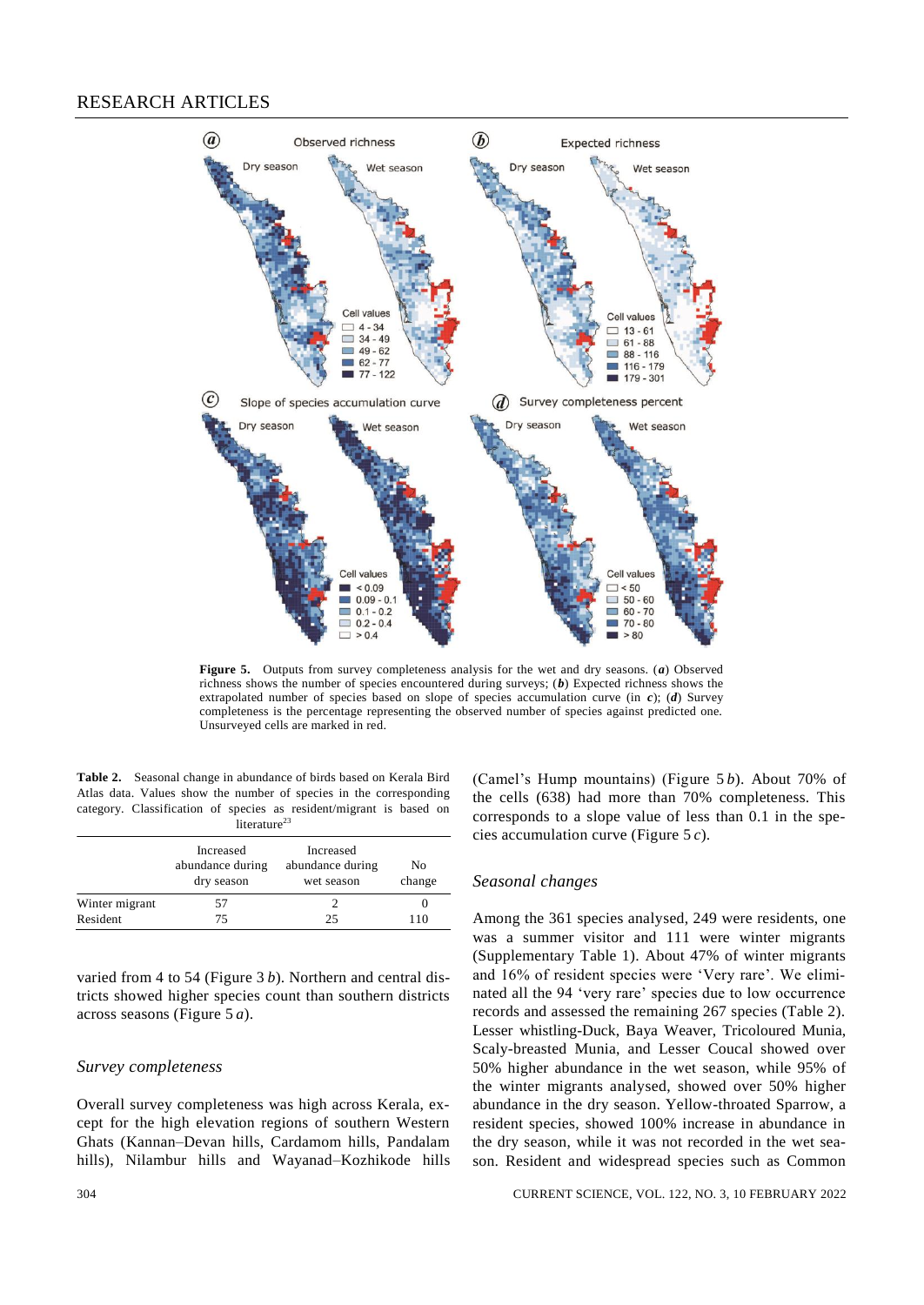

**Figure 6.** Species-rank abundance curves (species-rank  $(\log_{10})$  versus normalized abundance) contrasting the different regions of Kerala. The top-right plot shows different regions of Kerala (northern, central, southern) and the cells excluded from this analysis (green, >600 m amsl). The total species count in the KBA dataset and average population density (person per sq. km) as obtained from the Department of Economics and Statistics, Government of Kerala (ecostat.kerala.gov.in) have been shown.

Myna, Loten's Sunbird, Greater Racket-tailed Drongo and Spotted Dove showed no change in abundance.

#### *Species-rank abundance plot*

Different regions of Kerala differed in terms of species richness and evenness. The steeper curve for southern Kerala in the plot indicates an uneven distribution of relative abundances of the species recorded. Central Kerala shows high species count and species evenness despite occupying a lower geographical area than the other two regions. Northern Kerala is of intermediate species richness and evenness (Figure 6).

#### *Endemic and threatened species*

In total, 33 species from 21 families endemic to the Western Ghats were detected. Six endemic species had over 1000 occurrence records in the KBA dataset which were: Yellow-browed Bulbul, Nilgiri Flowerpecker, Orange Minivet, Crimson-backed Sunbird, Malabar Parakeet, and Malabar Grey Hornbill. A total of 34 species from 17 families were of conservation concern which included 2 'Critically Endangered', 3 'Endangered', 11 'Vulnerable' and 18 'Near Threatened' species. Six species of conservation concern had over 100 records each, namely: black-

CURRENT SCIENCE, VOL. 122, NO. 3, 10 FEBRUARY 2022 305

headed Ibis, Oriental Darter, Woolly-necked Stork, Palani Laughingthrush, Grey-headed Bulbul and Great Hornbill. With respect to SoIB categories, 25 species were 'high', 135 'moderate' and 201 species were 'low' conservation concern. A list of the 361 species with endemic status, threat category, SoIB category, and total records in the KBA dataset is provided in [Supplementary Table 1.](https://www.currentscience.ac.in/Volumes/122/03/0298-suppl.pdf) Cells overlying the Western Ghats had high SoIB and endemic scores and overlapped with protected areas while the cells with high threat score were more dispersed and fell outside the protected area network (Figure 7).

#### **Discussion**

#### *How consistent was the sampling effort across Kerala?*

Sampling effort is usually quantified by examining the number of records submitted per sampling unit<sup>35</sup>. In the present study, sampling effort in terms of checklists submitted per cell was largely uniform, except for cells overlapping the Kerala boundary and a few topographically rugged regions (Figure 3). During peak monsoon showers some cells could not be surveyed. The largest single patches of unsampled cells were in Pathanamthitta district (Pandalam hills) and Idukki district (Kannan-Devan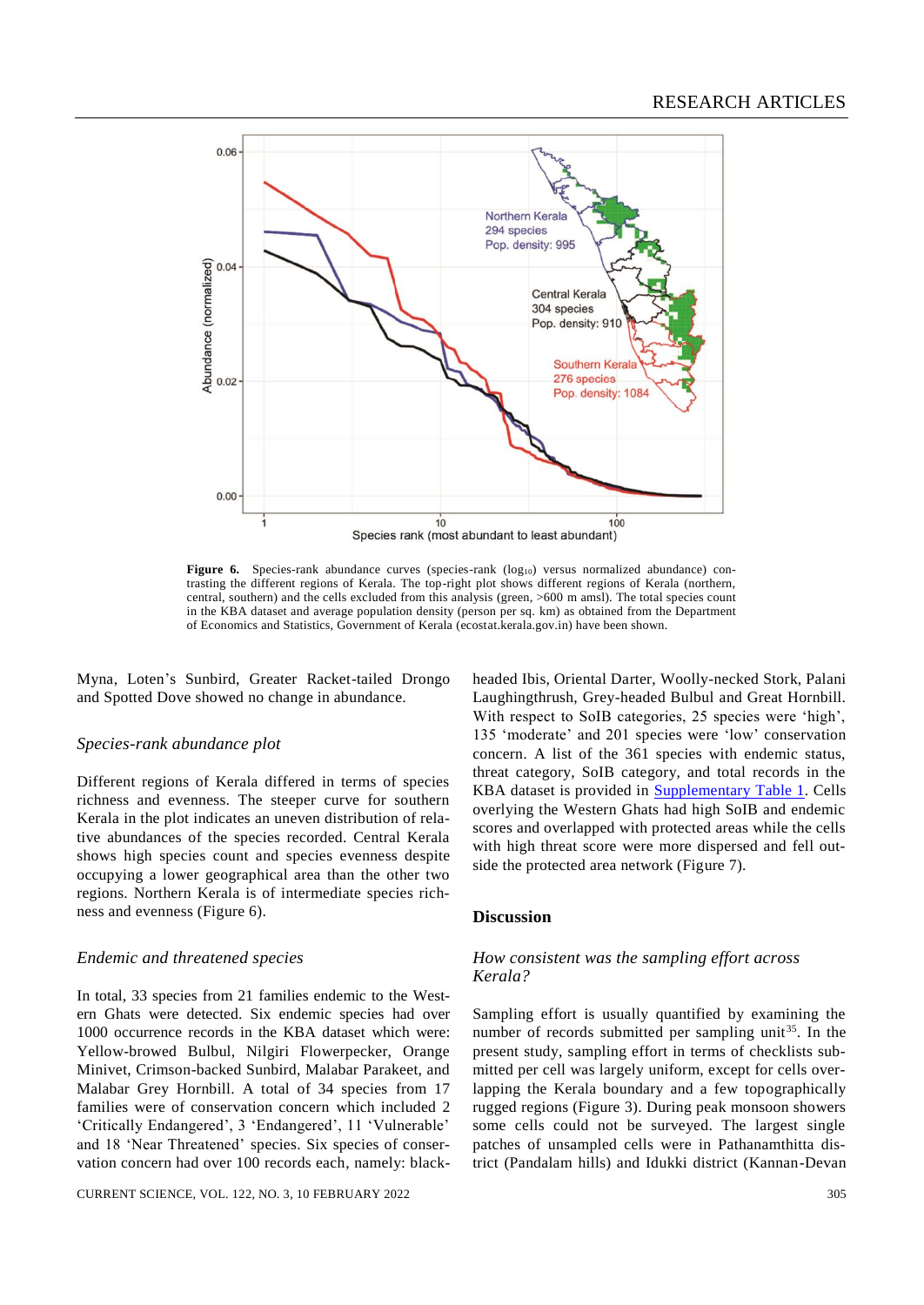

**Figure 7.** Figure shows average score of the cells for (*a*) endemic species; (*b*) IUCN threat categories; (*c*) SoIB categories. Unsurveyed cells are marked in red, outline of various protected areas of Kerala is provided.

hills). The former region has largely remained uncovered in previous surveys as well<sup>17</sup>, due to inaccessibility.

Number of observers and the time of the survey are expected to affect species detection and species counts. These variables were not consistent as the number of observers and survey timings differed across checklists. Surveys done during noon hours counted fewer species (Figure 4 *a*) and teams consisting of 2–3 observers counted highest species-per-checklist (Supplementary Figure 2). Teams of observers  $\geq 6$  recorded least species-perchecklist; they also had marginally more checklists from noon hours than other teams [\(Supplementary Figure 2\)](https://www.currentscience.ac.in/Volumes/122/03/0298-suppl.pdf). We reaffirm that our survey protocols were effective, and teams of 2–3 observers and surveys during mornings and evenings were most productive.

Rare species are more likely to be missed during the bird atlas surveys<sup>14</sup>; while targeted surveys in the area of occurrences are preferred for such species. Bird atlases are best suited to study patterns of abundance/distribution of common species. The survey completeness analysis suggested that most of the cells covered during KBA were near-complete in terms of species detected in both the seasons (Figure 5). The slope of the species accumulation curve for over 70% of the cells was less than 0.1, suggesting that additional sampling efforts would have recorded few additional species, albeit with low occurrence records (rare species).

#### *How does the species occurrence vary along the spatial and temporal scales?*

Chandran *et al.*<sup>36</sup> enlisted 527 species in 90 families from Kerala. Of these, apart from pelagic species (Procellariidae, Stercorariidae, Fregatidae, Phaethontidae, Sulidae), buntings (Emberizidae), bustards (Otididae), crab-plovers (Dromadidae) and sandgrouses (Pteroclididae), families all were reported in KBA dataset<sup>20</sup>. Excluding nocturnal

species, we analysed 361 species (68.5% of the species reported from Kerala).

Species count, richness and evenness were higher in northern and central Kerala than southern Kerala, despite sampling effort being consistent across all regions (except Idukki and Pathanamthitta districts) (Figure 3). There are minor differences in terms of rainfall, mean elevation, and human density across these three regions of Kerala which could explain the observed pattern. The Palakkad gap brings in a component of habitat heterogeneity in central Kerala, and besides tropical evergreen and moist deciduous forests, it supports dry deciduous and open forests not found elsewhere in Kerala<sup>37</sup>. This possibly explains high species count and richness in central Kerala. Low species richness and evenness in southern Kerala could also be attributed to high human density $31$  and resulting land-use patterns. Species rank-abundance plot suggests high evenness in north and central Kerala. It suggests a 'healthy' ecosystem and species assemblage where species occupy multiple niches and no one species dominates the assemblage. Species-habitat associations analysis based on a fine-scale land-use-land-cover (LULC) map might be able to provide conclusive evidence in this regard.

Most of the endemic species and SoIB concern category species are distributed in the Western Ghats. The two northernmost districts (Kasargod and Kannur) lie entirely in the midlands and lowlands (below 300 m elevation) and have higher species count, endemicity scores and SoIB scores than their southern counterparts. About 10% of the total land area of Kerala along the Ghats is protected  $(-1)$ % in the two northern districts) and provides refuge to the endemic species. However, threatened species are not restricted to Western Ghats alone, but are also distributed across the western regions (Figure 7).

Among the winter migrants analysed, 95% showed higher abundance during dry season than in the wet season.

306 CURRENT SCIENCE, VOL. 122, NO. 3, 10 FEBRUARY 2022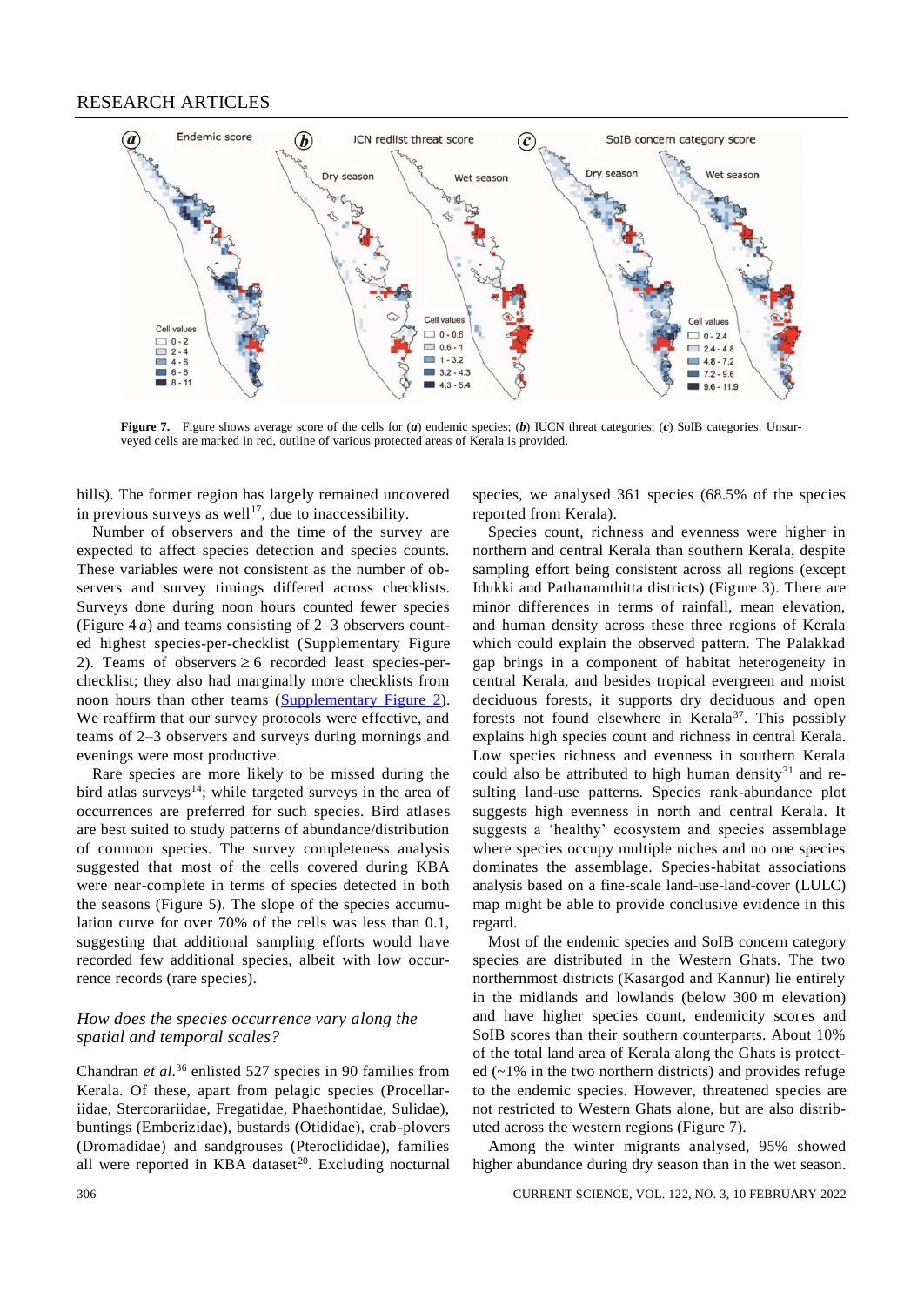This pattern is expected since winter migrants start arriving in Kerala post-monsoon, i.e. September–October. Among the resident species, 52% showed no change in abundances, 35% showed higher abundance in dry season, and 12% showed higher abundance in the wet season. Species-specific analysis of natural history coupled with season specific environmental niche modelling can reveal whether this pattern is due to life-history phenology (breeding) or due to differences in wet and dry season habitats (suggesting local movement).

## *What are the potential uses of the Kerala Bird Atlas dataset?*

The KBA book<sup>21</sup> provides distribution maps of  $377$  species based on KBA surveys and these maps are a great aid for visualizing the distribution and abundance of various species in Kerala. Application of bird atlas data is not restricted to species-specific distribution maps; researchers have utilized atlas data for the study of macroecology<sup>38</sup>, climate change<sup>39</sup> and species-habitat associations<sup>40</sup>, to name a few. For avian atlases conducted more than a decade ago, efforts to repeat the atlases are underway to quantify changes in species distributions and to draw inferences<sup>41</sup>. A recent review<sup>42</sup> found that over 3000 scientific studies had utilized data from the first European Breeding Birds Atlas<sup>43</sup> to derive new information on species distribution, ecological traits, environmental pressures, and population sizes. Thus, the usefulness of bird atlas data such as the KBA, from both an academic and a conservation perspective span decades as well as multiple domains of ecology. The next step for us is to utilize the KBA data to guide on-ground conservation efforts, to model the occupancy and distribution of selected species and to assess the impact of future climate change and land-use scenarios on the species. Decadal change in LULC for Kerala shows 50% decrease in swamps and mangroves, 80% decrease in fallow land, 190% decrease in wastelands (grassland, scrub land, sandy area, barren rocky), and 250% increase in rural built-up area during 2005–06 and 2015–16 (ref. 44). Thus, our first priority is to use KBA data to understand the responses of species to these LULC changes and to predict how future LULC changes would affect them. Secondly, we aim to model the distributions of selected species to identify areas of conservation significance outside the protected regions and to propose site-specific conservation recommendations. Besides conservation, KBA data will also be useful in academic research, such as understanding co-occurrence patterns among species (e.g. co-occurrence of primary and secondary cavity nesters) and factors driving bird assemblages (e.g. relationship between primary productivity and species diversity). When KBA is repeated in a few years from now, the new data can then be compared with the present data to model population changes and the factors driving it.

#### *Limitations of the Kerala Bird Atlas*

Atlas projects often face a tradeoff between quality and quantity<sup>11</sup>. In order to increase volunteer participation, survey protocols were kept simple. During the KBA, only species' presence and absence were recorded. Species' count data was not collected, nor was the sighting assigned to any distance bin. Hence, methods such as distancesampling cannot be applied to the KBA dataset for estimating species abundances. The high elevation regions of the Western Ghats were under represented in the KBA dataset. Few such cells either could not be covered or had incomplete sampling. The KBA dataset should not be used for conservation reserve networks in those regions. Taxonomic bias in any atlas data is unavoidable as detection probability varies across species. With the similar sampling effort, common species and those with distinct plumage/vocalization are much easy to detect than rare species or those with cryptic plumage/vocalization. Kerala has four species of barbets and sunbirds each. In the unfiltered KBA dataset, only 9 checklists had ambiguous barbet species (recorded as 'Asian barbet sp.') as compared to 966 checklists with uncertain sunbirds (recorded as 'sunbird sp.'). Hence, any cross-species comparisons based on atlas dataset must be interpreted with caution.

#### *Recommendations for future bird atlases*

The successful completion of KBA, a citizen-science project driven entirely by volunteers over a five year time span has proven the mettle of Kerala's birdwatching community. The community of birdwatchers is expanding in other parts of the country too. Since 2015, India has been among the leading nations in terms of participation in global birdwatching events such as the Great Backyard Bird Count, facilitated by Bird Count India [\(www.bird](http://www.birdcount.in/)[count.in\)](http://www.birdcount.in/). Regional annual birdwatching events such as Pongal Bird Count (Tamil Nadu), Onam Bird Count (Kerala), Bihu Bird Count (Assam) have been seeing an increase in public participation over the years. Thus, it is now feasible for India's birdwatching community to plan and implement a national bird atlas or bird atlases focussing on particular biogeographic zones such as Sahyadri, Vindhya, Satpura or the Eastern Ghats. We foresee some major challenges in implementing such a large scale atlas project which could be: (i) Reduced randomness in topographically challenging terrain: if several randomly selected sub-cells fall in inaccessible areas, they have to be replaced by the nearest accessible area, thus compromising the randomness of the sampling process; (ii) Temporal incongruence: most of India receives heavy rain during 3–4 months of monsoon and forest areas will be inaccessible during this period. Rainfall patterns and day length vary across regions. Sampling season and survey timings will have to be adjusted to suit local weather, hence a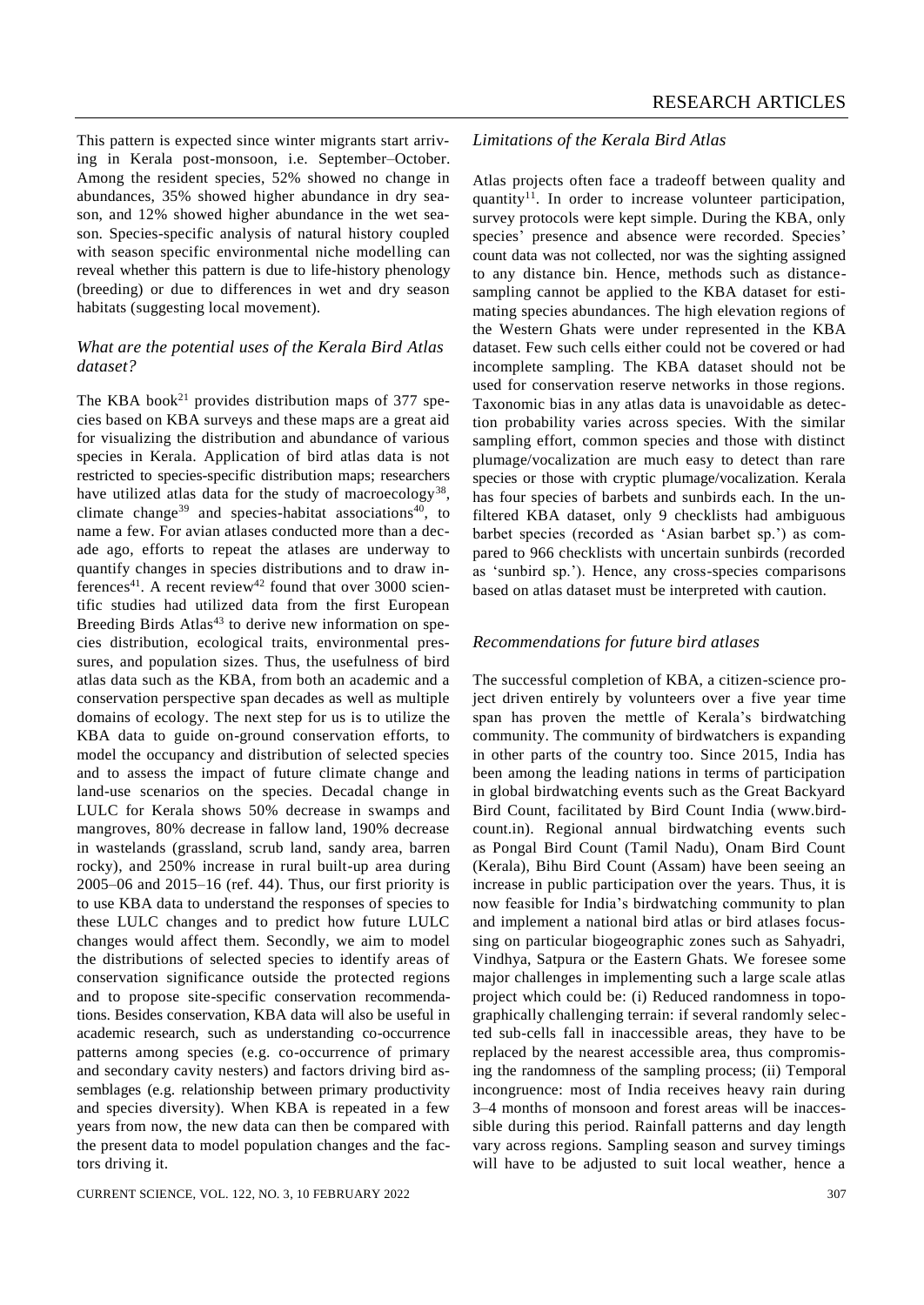common sampling window might not work for the entire country; (iii) Choice between quality and quantity of data: citizen-science projects at large spatial scales are only possible with the help of volunteers, a majority of whom would not have an academic background in ecology or allied subjects. Survey protocols with elaborate technical details might weary out volunteers and reduce participation. Thus, it is important to make a choice whether only bird presence (detection) data will be collected as part of surveys, or additional data on breeding status, plumage, feeding details, weather and habitat are also to be collected; (iv) Experienced versus amateur birdwatchers: we found a team of 2–5 observers as optimum for bird surveys; each team headed by an experienced birdwatcher and assisted by amateur birdwatchers. Barring metropolitan cities, birdwatching is still in nascent stage across most regions of India. Lack of experienced birdwatchers to lead the survey teams can be a limiting factor. Hence, efforts can be made to train more people into birdwatching and introduce the concept of citizen-science via state-wide annual bird count events on significant dates, e.g. Baisakhi bird count (Punjab), Chhath bird count (Bihar and Uttar Pradesh). States with active birdwatching communities can plan city level atlases before undertaking statewide bird atlas; (v) Controlling biases in data: one method to eliminate temporal, spatial or taxonomic bias in the dataset is to identify such biases in real-time during data collection and to modify sampling to counter such biases<sup>11</sup>. While the field surveys are undertaken by amateur birdwatchers who volunteer their resources and time for atlas data collection, it is important to appoint a dedicated atlas coordinator who can track the survey progress, identify biases in the dataset and communicate these to the data collectors.

- 1. Guisan, A., Lehmann, A., Ferrier, S., Austin, M., Overton, M. C. Aspinall, R. and Hastie, T., Making better biogeographical predictions of species' distributions. *J. Appl. Ecol.*, 2006, **43**, 386– 392.
- 2. Gibbons, D. W., Donald, P. F., Bauer, H. G., Fornasari, L. and Dawson, I. K., Mapping avian distributions: the evolution of bird atlases. *Bird Study*, 2007, **54**(3), 324–334.
- 3. eBird: an online database of bird distribution and abundance (web application). Cornell Lab of Ornithology, Ithaca, New York, 2021; [http://www.ebird.org](http://www.ebird.org/)
- 4. Sullivan, B. L., Wood, C. L., Iliff, M. J., Bonney, R. E., Fink, D. and Kelling, S., eBird: a citizen-based bird observation network in the biological sciences. *Biol. Conserv.*, 2009, **142**, 2282–2292.
- 5. Wood, C., Sullivan, B., Iliff, M., Fink, D. and Kelling, S., eBird: engaging birders in science and conservation. *PLoS Biol*., 2011, **9**, e1001220.
- 6. van Strien, A. J., van Swaay, A. and Termaat, T., Opportunistic citizen science data of animal species produce reliable estimates of distribution trends if analysed with occupancy models. *J. Appl. Ecol*., 2013, **50**, 1450–1458.
- 7. Fink, D., Auer, T., Johnston, A., Ruiz-Gutierrez, V., Hochachka, W. M. and Kelling, S., Modeling avian full annual cycle distribution and population trends with citizen science data. *Ecol. Appl*., 2020, **30**(3), e02056.
- 8. Kelling, S. *et al.*, Using semistructured surveys to improve citizen science data for monitoring biodiversity. *Bioscience*, 2019, **69**, 170–179.
- 9. Praveen, J., On the geo-precision of data for modelling home range of a species – a commentary on Ramesh *et al*. (2017). *Biol. Conserv*., 2017, **213**, 245–246.
- 10. Funk, V. A. and Richardson, K. S., Systematic data in biodiversity studies: use it or lose it. *Syst. Biol.*, 2002, **51**, 303–316.
- 11. Robertson, M. P., Cumming, G. S. and Erasmus, B. F. N., Getting the most out of atlas data. *Divers. Distrib.*, 2010, **16**(3), 363–375.
- 12. Dunn, A. M. and Weston, M. A., A review of terrestrial bird atlases of the world and their application. *Emu*, 2008, **108**(1), 42–67.
- 13. Norris, C. A., The breeding distribution of thirty bird species in 1952. *Bird Study*, 1960, **7**, 129–184.
- 14. Donald, P. F. and Fuller, R. J., Ornithological atlas data: a review of uses and limitations. *Bird Study*, 1998, **45**(2), 129–145.
- 15. Harvey, B., Devasar, N. and Grewal, B., *Atlas of the Birds of Delhi and Haryana*, Rupa Publications, India, 2006, p. 352.
- 16. Induchoodan, *Keralathile Pakshikal*, Kerala Sahitya Academy, Thrissur, 1958, p. 570.
- 17. Praveen, J. and Nameer, P. O., Monitoring bird diversity in Western Ghats of Kerala. *Curr. Sci.*, 2009, **96**(10), 1390–1395.
- 18. SoIB, State of India's Birds, Range, Trends and Conservation Status. The SoIB Partnership, 2020, p. 50.
- 19. Shivaprakash, A., Sheshgiri, B. R., Quader, S. and Team, M. N., Mysuru City Bird Atlas (2014–2016): a systematic study of birds across space and time. *Indian Birds*, 2019, **15**(3), 65–73.
- 20. Praveen, J. and Nameer, P. O., *An Atlas of the Birds of Kerala*, Kerala Agricultural University and Bird Count India, Kerala, 2021, p. 219, ISBN 978-93-5445-472-1; <https://birdcount.in/kerala-bird-atlas/>
- 21. ENVIS Centre: Kerala State of Environment and Related Issues; http://kerenvis.nic.in/Database/CLIMATE\_829.aspx (accessed on 30 April 2021).
- 22. ENVIS Centre: Kerala State of Environment and Related Issues; http://www.kerenvis.nic.in/ (accessed on 30 April 2021).
- 23. Sashikumar, C., Praveen, J., Muhamed, P. and Nameer, P. O., *Birds of Kerala – Status and Distribution*, D.C. Books Publishers, Kottayam, Kerala, 2011.
- 24. Clements, J. F., Schulenberg, T. S., Iliff, M. J., Billerman, S. M., Fredericks, T. A., Sullivan, B. L. and Wood, C. L., The eBird/ Clements Checklist of Birds of the World: v2019, 2019; downloaded from [https://www.birds.cornell.edu/clementschecklist/down](https://www.birds.cornell.edu/clementschecklist/download/)[load/](https://www.birds.cornell.edu/clementschecklist/download/)
- 25. Holt, D. W. *et al.*, Jungle Owlet (*Glaucidium radiatum*), version 1.0. In Birds of the World (eds del Hoyo, J. *et al.*), Cornell Lab of Ornithology, Ithaca, NY, USA, 2020.
- 26. R Core Team, R: A language and environment for statistical computing. R Foundation for Statistical Computing, Vienna, Austria, 2020[; https://www.R-project.org/](https://www.r-project.org/)
- 27. Lobo, J. M. *et al.*, Know BR: an application to map the geographical variation of survey effort and identify well-surveyed areas from biodiversity databases. *Ecol. Indic*, 2018, **91**, 241–248.
- 28. Robertson, A., Simmons, R. E., Jarvis, A. M. and Brown, C. J., Can bird atlas data be used to estimate population size? a case study using Namibian endemics. *Biol. Conserv.*, 1995, **71**, 87–95.
- 29. Slaheddine, S. and Boulinier, T., Does time of season influence bird species number determined from point-count data? A capturerecapture approach. *J. Field Ornithol.*, 2003, **74**(4), 349–356.
- 30. Whittaker, R. H., Dominance and diversity in land plant communities: numerical relations of species express the importance of competition in community function and evolution. *Science*, 1965, **147**(3655), 250–260; doi:10.1126/science.147.3655.250.
- 31. Office of the Registrar General and Census Commissioner, Ministry of Home Affairs, Government of India; https://censusindia.gov.in/; https://www.censusindia.gov.in/2011-prov-results/data\_files/kerala/ Final\_Kerala\_Paper\_1\_Pdf.pdf, p. 29 (accessed on 30 April 2021).

308 CURRENT SCIENCE, VOL. 122, NO. 3, 10 FEBRUARY 2022